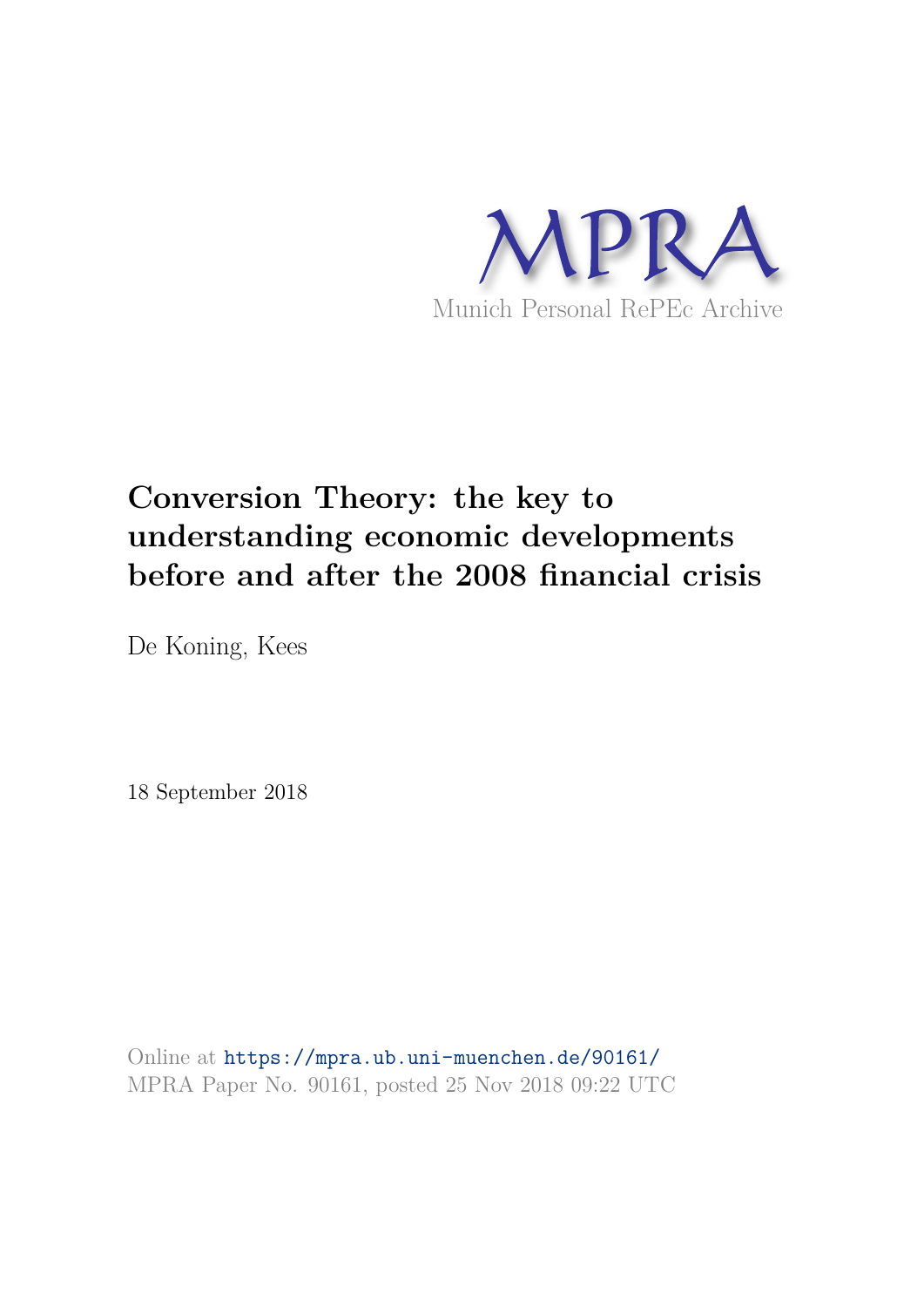Conversion Theory: The key to understanding the 2008 financial crisis ©Drs Kees De Koning

## **Conversion Theory:**

## the key to understanding economic developments

**\_\_\_\_\_\_\_\_\_\_\_\_\_\_\_\_\_\_\_\_\_\_\_\_\_\_\_\_\_\_\_\_\_\_\_\_\_\_\_\_\_\_\_\_\_\_\_\_\_\_\_\_\_\_\_\_\_\_\_\_\_\_\_\_\_\_\_\_\_\_\_\_\_\_\_\_\_\_\_\_\_\_\_\_\_\_\_\_\_\_\_\_\_**

## before and after the 2008 financial crisis

**\_\_\_\_\_\_\_\_\_\_\_\_\_\_\_\_\_\_\_\_\_\_\_\_\_\_\_\_\_\_\_\_\_\_\_\_\_\_\_\_\_\_\_\_\_\_\_\_\_\_\_\_\_\_\_\_\_\_\_\_\_\_**

**By Drs Kees De Koning** 

**18th September 2018**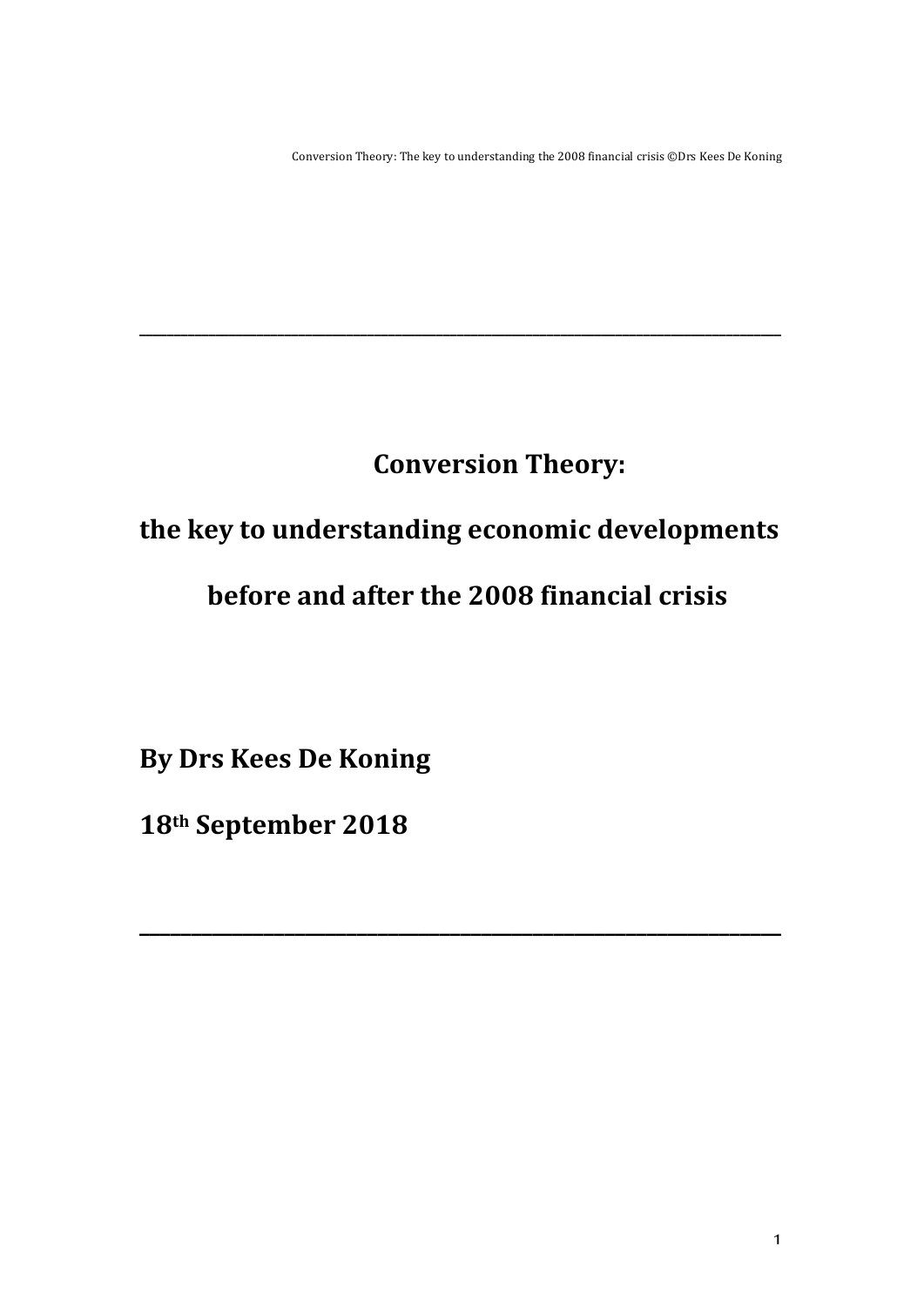Conversion Theory: The key to understanding the 2008 financial crisis  $@Drs$  Kees De Koning

| <b>Table of contents</b>                                           | Page |
|--------------------------------------------------------------------|------|
| Introduction                                                       | 3    |
| 1. What happens in the conversion process                          | 4    |
| 2. The effects of transferring mortgage risks in the U.S.          | 5    |
| 2.1 The conversion effects on individual borrowers                 | 5    |
| 2.2 The Northern Rock example                                      | 6    |
| 2.3 Lessons to be learned from the Northern Rock example           | 7    |
| 3. The effects of misdiagnosing financial developments in the U.S. | 8    |
| 4. Some choices revisited                                          | 10   |
| 4.1 The legal approach                                             | 10   |
| 4.2 The economic approach                                          | 11   |
| 4.3 An alternative economic approach                               | 11   |
| 5. Concluding remarks                                              | 13   |
| References                                                         | 14   |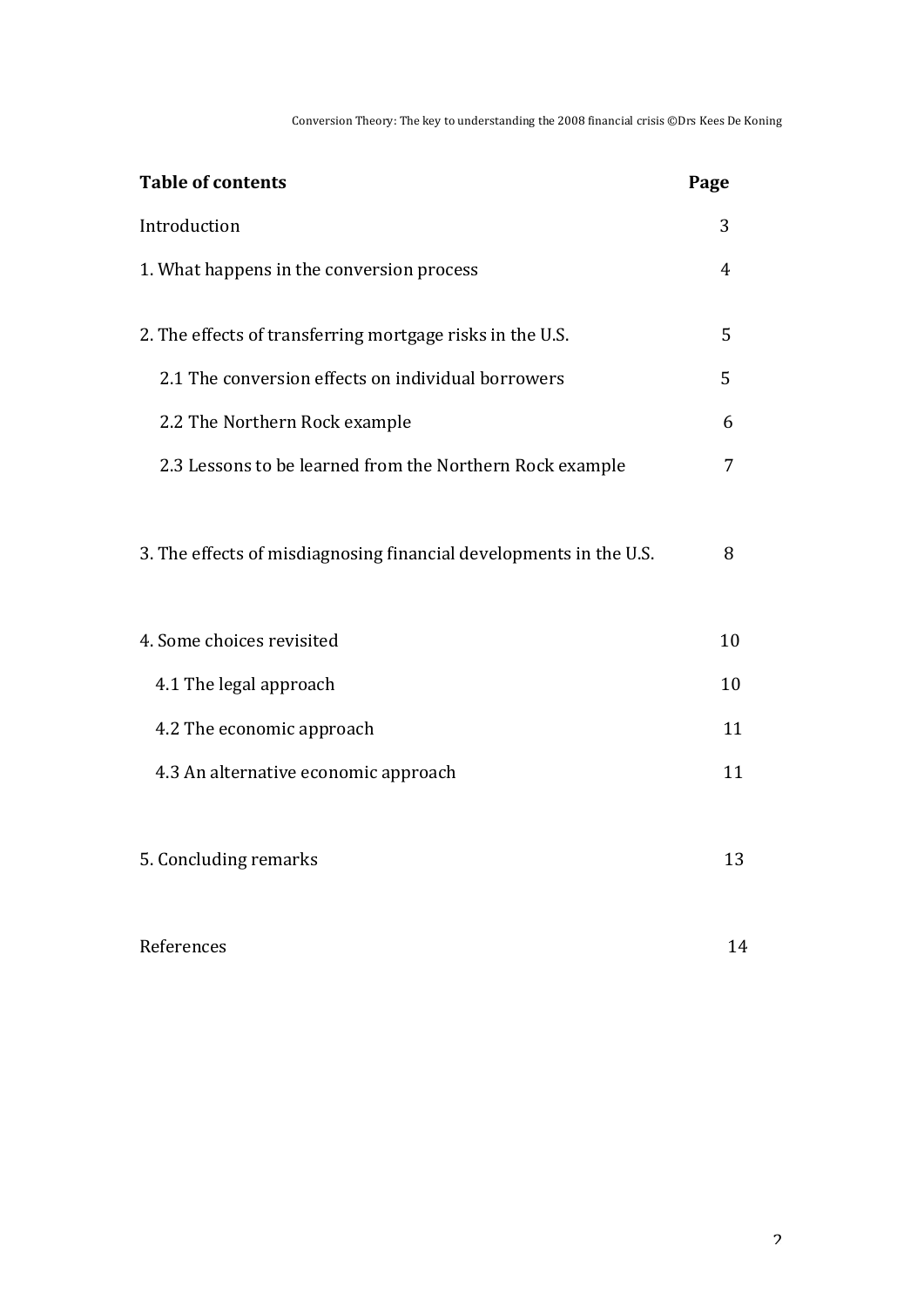## **Introduction**

Conversion is a term often used for exchanging one currency into another. This can be done on basis of daily exchange rates: the spot rates, but also on basis of future needs: the forward rates. There is a second type of conversion, which in economic terms may be much more relevant than the currency spot and forward rates: it is the capacity of governments, central banks and the financial sector to turn long term debt obligations into daily tradable ones and vice versa.

Currently, individual households, governments, central banks, pension funds and the banking system converts current income into future expenditure and convert current expenditure into future debt obligations.

Individual households do this by saving for a future pension and/or making other savings to spend at a future date. They, collectively, also use other people's savings to spend in the current period by entering into long-term mortgage obligations or taking out student loans.

Governments are major players in the conversion processes. They borrow funds to accommodate current expenditure, but also borrow for infrastructure projects that require very long term pay back periods with very uncertain cash flows. They, sometimes, do not record future payment obligations originating from pension promises to civil servants and other households.

Central banks also actively participate in the conversion process. In response to the 2007-2008 financial crisis, the five central banks of the U.S., U.K., the Eurozone, Japan and Switzerland collectively injected some \$11 trillion into their economies through quantitative easing. Only this year has the Fed began to reduce its balance sheet, while the U.K. has postponed its reduction process. The ECB has stopped buying government bonds recently.

Pension funds are major players in the conversion process. According to the latest statistics, they manage  $$41.4$  trillion in accumulated assets<sup>1</sup>. Monthly payouts have to be squared with expected future income flows.

Banks make their living from the conversion process. Deposit taking, often shortterm, is converted into longer term lending both to governments, businesses and individual households. Securitization has the opposite effect.

The main cause of the 2007-2008 financial crisis was that long term debt obligations on U.S. home mortgages were converted into daily tradable assets creating losses arising from mispricing the risks associated with such assets. The conversion process betrayed a key weakness in managing economic developments. 

<sup>&</sup>lt;sup>1</sup> Willis, Towers Watson Global Pension Assets study 2017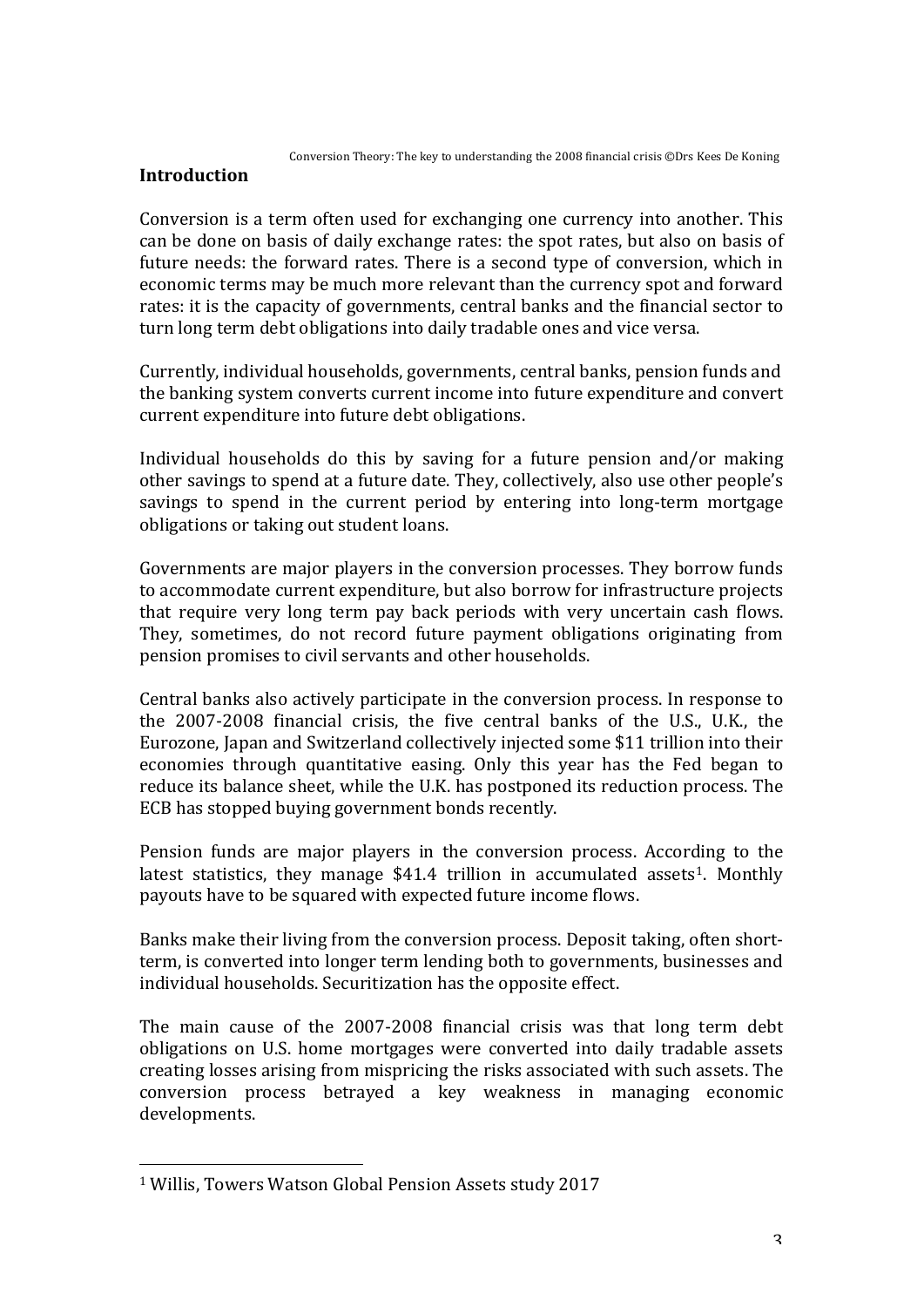#### **1. What happens in the conversion process?**

The aim for all investors is to make a profit on their investments. Profits are to be maximized and losses minimized. This profit aim does not square well with the conversion processes applied by governments, central banks, banks and pension funds.

Individual households are nearly always restricted in their conversion process by the limits of their income levels. They are limited in their mortgage borrowing capacity by what the banks deem responsible borrowing levels. They are also restricted through their income level in the amounts that can be set aside for future pension benefits. Furthermore, job opportunities: inflation and taxation levels may pose further restrictions on using future incomes for current expenditure outlays.

In the run up to the financial crisis of  $2007-2008$ , two distinct stages in the conversion process occurred in the U.S. Firstly, from 2004-2007 the percentage of mortgages granted as so-called subprime mortgages increased to some 14% of all mortgages granted by the end of 2007. Subprime indicates that the subprime borrowers were less creditworthy than regular mortgage borrowers. Many of the subprime borrowers banked on a continued increase in house prices in order to protect them in the event that their income levels could no longer support their interest and repayment obligations. Secondly, from 2004 and in later years, U.S. banks and especially the investment banking side of the banking sector seized on an opportunity to transfer the funding and most of the credit risks arising from home mortgages to third parties through securitization and using the credit derivative markets. The main motivation of these institutions was to bring forward the profit stream locked up in long- term mortgages. The buyers of these products, which often received at least an AA rating from U.S. credit rating agencies, were some individuals, but on the whole mostly institutional investors. Many of such mutual funds were listed on stock markets, so that participants in these funds had the opportunity to sell at any time they wished.

Long term funding had been converted into daily tradeable obligations. The conversion process was complete.

What needs to be understood is that lending banks underwrote mortgages to make a profit from them. They expected that doubtful debtors levels would remain below their provisions level made for such event occurring during the lifetime of the mortgages. So far this was a logical extension of a supply, demand and risk factor assessment by the lenders. What was not logical was that the profit motive led banks to sell credit risks to investors without a bank guarantee for performance. If a company sold a faulty product, product liability rules would be enforced to ensure that the customer would not suffer any financial losses. Why did the same rules not apply to the investment banking community?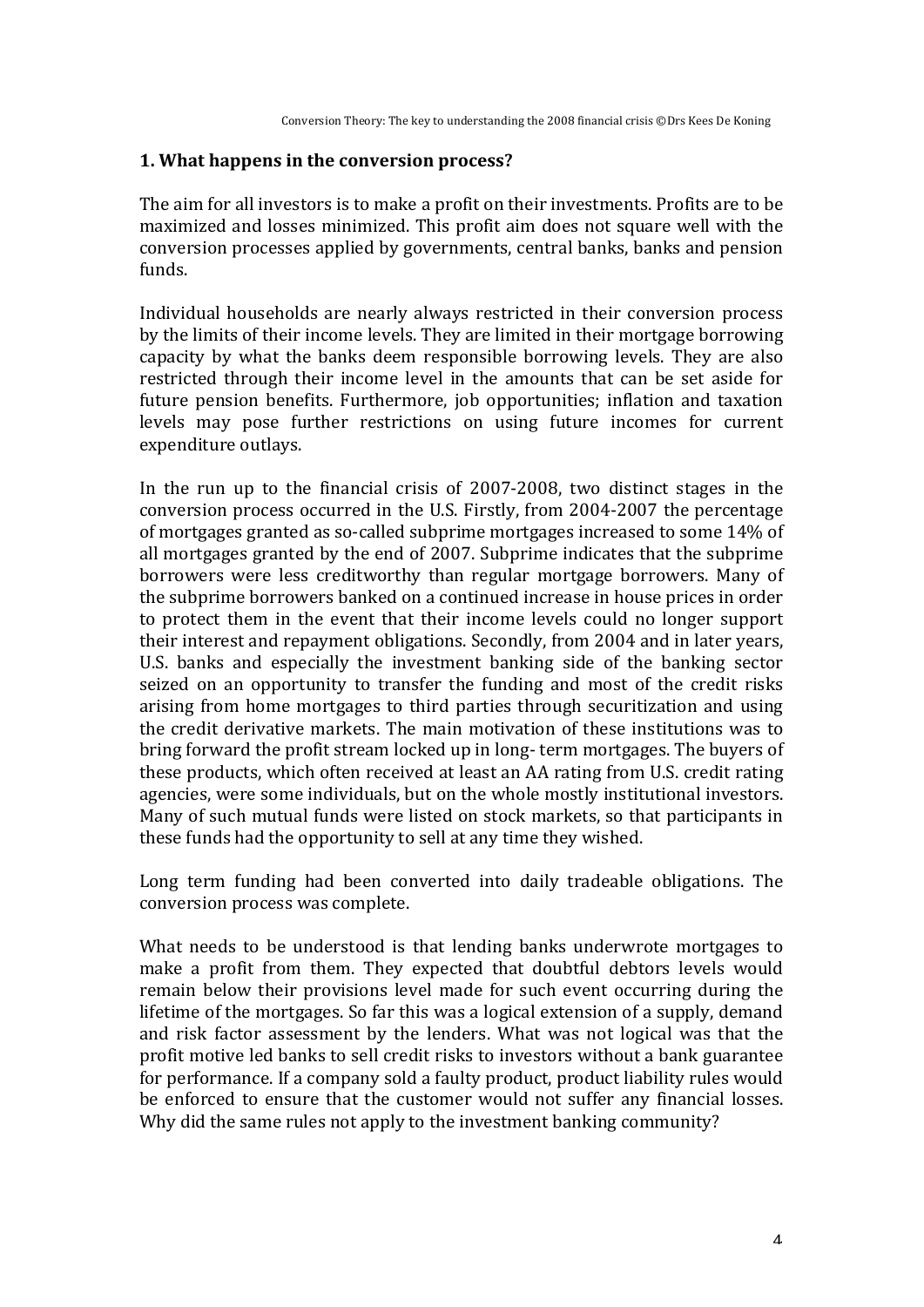## **2.** The effects of transferring mortgage risks in the U.S.

Individual mortgage borrowers are, by their very nature, borrowers who depend on banks and other financial institutions to grant them a mortgage loan. The decision-making is wholly on the financial sector side.

Mistakes made by the financial sector should have led to institutions, their shareholders and their management teams accepting responsibility and paying for their actions. An individual bank may claim that it was the collective behavior of all banks and financial institutions in granting mortgage loans and that the last lender tipped over the whole structure of mortgage lending. However, both the banking and financial regulators as well as each individual financial institution involved in mortgage lending, should have been alert to the risks taken during the 2004 to 2007 mortgage lending period.

The selling off of such mortgage portfolios accelerated during the period 2004-2007 as compared to previous periods.

Securitization began to take off in the mid-1990s. The total amount of mortgagebacked securities issued almost tripled between 1996 and 2007, to \$7.3 trillion. The securitized share of subprime mortgages (i.e., those passed to third-party investors via mortgage backed securities) increased from  $54\%$  in 2001, to  $75\%$ in 2006. The subprime part of all home mortgages reached \$1.46 trillion at the beginning of 2007 or about 14% of the total home mortgage amount outstanding in the U.S. at the time. In the mid-2000s as the housing market was peaking, Government Sponsored Enterprises (GSE) securitization market share declined dramatically, while higher-risk subprime and  $Alt-A^2$  mortgage private label securitization grew sharply. As mortgage defaults began to rise, it was among mortgages securitized by the private banks. GSE mortgages -securitized or notcontinued to perform better than the rest of the market.

## **2.1 The conversion effects on individual mortgage borrowers**

The selling of such mortgage portfolios in secondary markets did nothing for the original borrowers. They did not gain anything from it. On the contrary, their obligations were to be fulfilled over a 30 year period and a daily price setting for such risks, -as was the standard in mutual funds invested in mortgage backed securities-, left the door wide open for defaults on some of the portfolios. This had a contagion effect on all mortgage loans included in such portfolio. Good and bad mortgage loans became callable on a daily basis. Bad lending decisions infected sound lending!

<sup>&</sup>lt;sup>2</sup> Alt-A mortgages are better loans than sub-prime, but below prime mortgages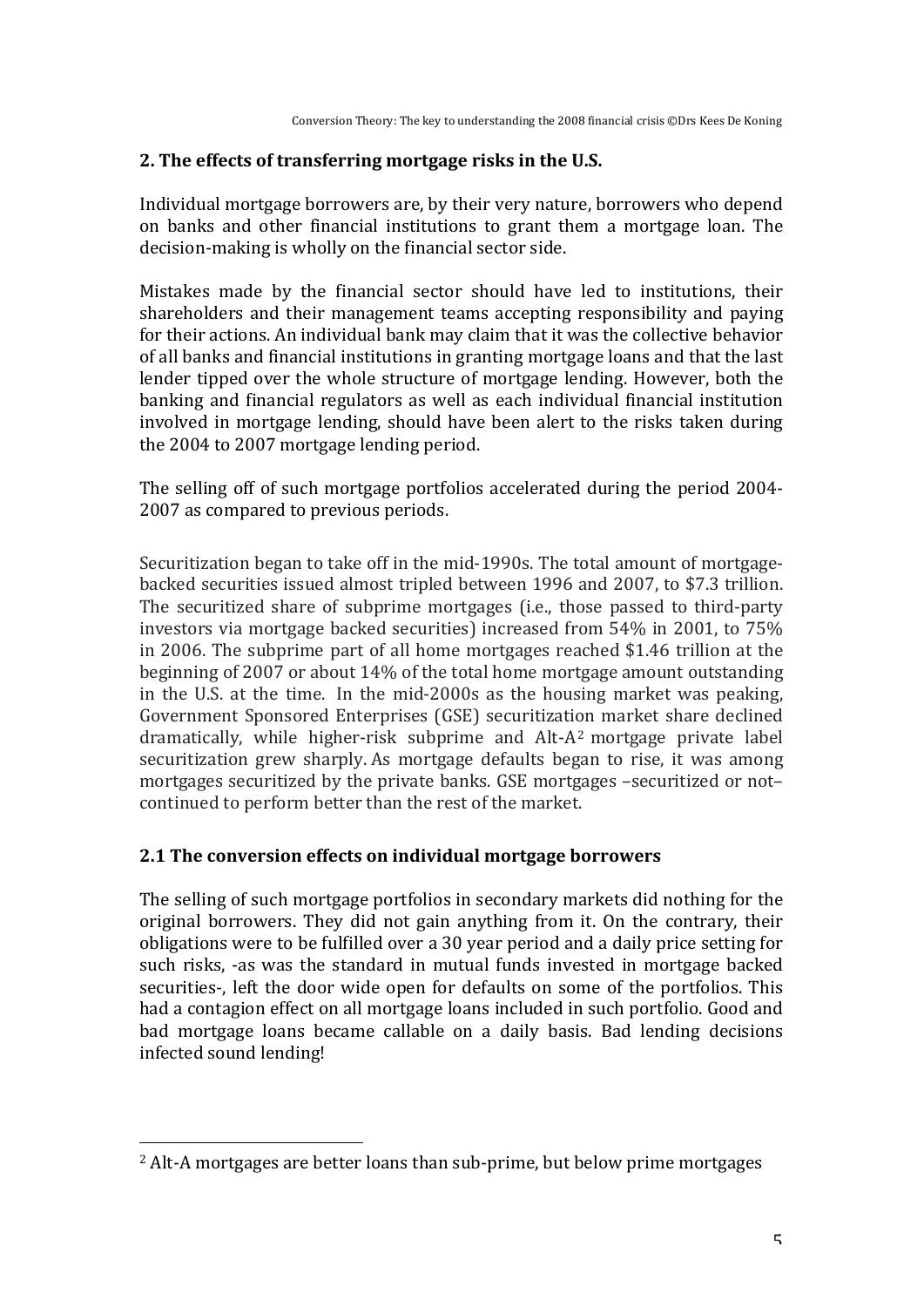## **2.2 The Northern Rock example**

Northern Rock was a U.K. building society, with a history dating back to 1850. In 1997, it decided to demutualize and turn into a bank. Its main product line was home mortgages. It was an aggressive lender and by mid-2007, it had captured a market share of 19% of all new mortgages sold in the U.K. at the time.<sup>3</sup> This made it the market leader in the U.K. Its total asset base at the time was  $£113bn$ .

Northern Rock was quite unique among U.K. banks in relying on short-term wholesale money market funds for over 70% of its funding. Most other U.K. banks relied heavily on 'sticky' customer deposits to fund their long-term lending. 

Northern Rock's wholesale funding structure was executed through offshore vehicles. On the 9<sup>th</sup> of August 2007, BNP Paribas decided to suspend three of its investment funds with exposure to the troubled U.S. mortgage market, including sub-prime mortgages. The worldwide banking sector curbed lending to each other as a consequence of the uncertainties about potential losses and contagion risks. Overnight interbank interest rates shot up. Northern Rock was one of its earliest "victims", as a lack of willingness by other money providers to roll over existing exposure and increasing costs of funds conspired to inflict material damage to the banks' financial condition and prospects.

On 14 September 2007, a joint statement by the Bank of England, Treasury and the Financial Services Authority was issued, which said that they all believed Northern Rock to be solvent and that the standby funding facility would enable the bank "to fund its operations during the current period of turbulence in the financial markets". 

This statement did little to take away the fear factor. On 17 September 2007, the result was a run on Northern Rock by individual customers as customer deposits were only secured to the extent of  $£33,000$ . This was the first run on any U.K. banking institution since 1878.

Through a process of conversion, Northern Rock's long-term lending had morphed into short term funding obligations. After the BNP Paribas fund closures, Northern Rock's funding flows from wholesale markets virtually evaporated and their costs of funding increased rapidly. Northern Rock's equity capital buffer and its level of liquid funds were woefully inadequate to cope with these shocks. Confidence was shattered.

The run on Northern Rock drove the Bank of England to grant the bank a threeyear loan of £25 billion, but reactively after the run on Northern Rock had occurred. To calm the fears of depositors in Northern Rock, the Chancellor of the

<sup>3</sup> http://news.bbc.co.uk/1/hi/business/7007076.stm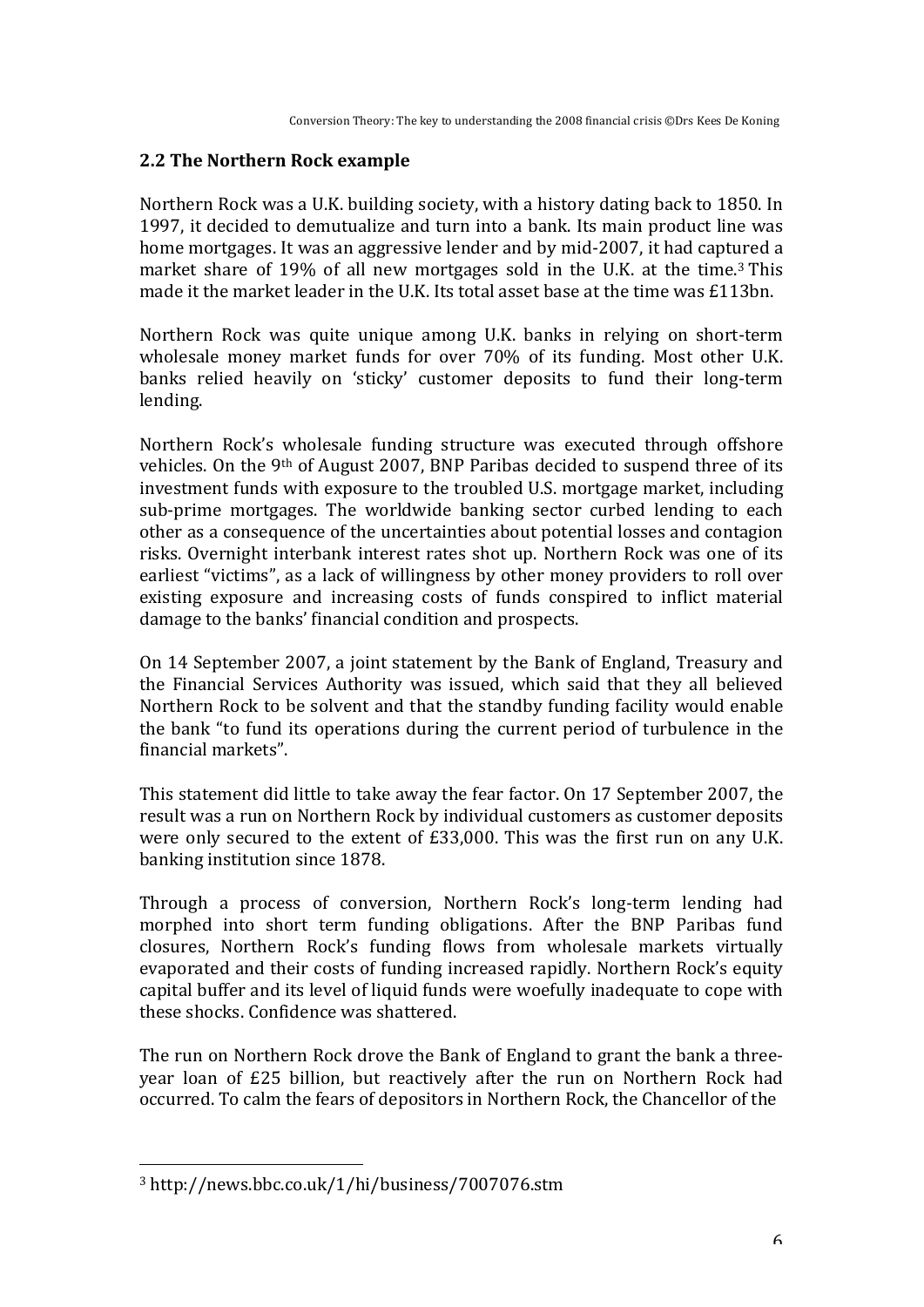Exchequer issued a 100% guarantee to all private depositors at Northern Rock, for  $£35,000$  instead of the prevailing limit of  $£33,000$ .

The Northern Rock example was used as it had only U.K. mortgages on its books. It did not have any overseas mortgage exposure. It had not underwritten any U.S. mortgages of any type. Nevertheless its funding structure, pricing of its funding and use of conversion led to its dramatic demise.

#### **2.3 Lessons to be learned from the Northern Rock debacle**

The first lesson is that solvency for a bank is subordinated to its liquidity position, either a realistic one or a perceived one by a bank's customers. Trust by customers can easily and quickly be lost in case any doubts arise about a financial institution's ability to repay customer deposits. No one wants to be the last customer in line waiting to see whether a bank can return its deposit. All customers want priority treatment, rather than waiting for a government sponsored rescue scheme to be put in place.

The second lesson is that over-reliance on the mortgage-backed security markets for a substantial share of its funding exposes a bank to acutely increased liquidity risks, either in the volume of borrowings and/or in its cost of funds.

The third lesson is that developments are inter-linked. If, in 2007, the U.S. mortgage backed securities had been regarded as a sound investment, then it would have been unlikely that BNP Paribas would have stopped trading in its three investment funds. The suspicion that something was amiss and that such situation would lead to investment losses for the fund providers would have been reduced. The conversion of long term into daily tradeable obligations would have remained an acceptable proposition. Northern Rock would have had less difficulty in funding its mortgage portfolio. However, the key was that Northern Rock, just like many American investment banks, relied too strongly on interbank and financial market funding. The financial regulators did not challenge Northern Rock's risk structure. Nor did the financial regulators in the U.S. act upon the risks associated with sub-prime mortgages, especially their conversion into mortgage-backed securities. In order to generate profits for themselves in the short run, most U.S. investment banks sold so-called "investment grade" paper that ended up in losses for the investors, including American Insurance Group (AIG).

The main reason that so few economists predicted the financial crisis of 2008 is that the economic models that were used by Central Banks and others did not include the losses on daily tradable securities as an indicator of future economic growth constraints. However these losses caused interbank lending to come to a grinding halt in 2007, as banks no longer trusted one another any more.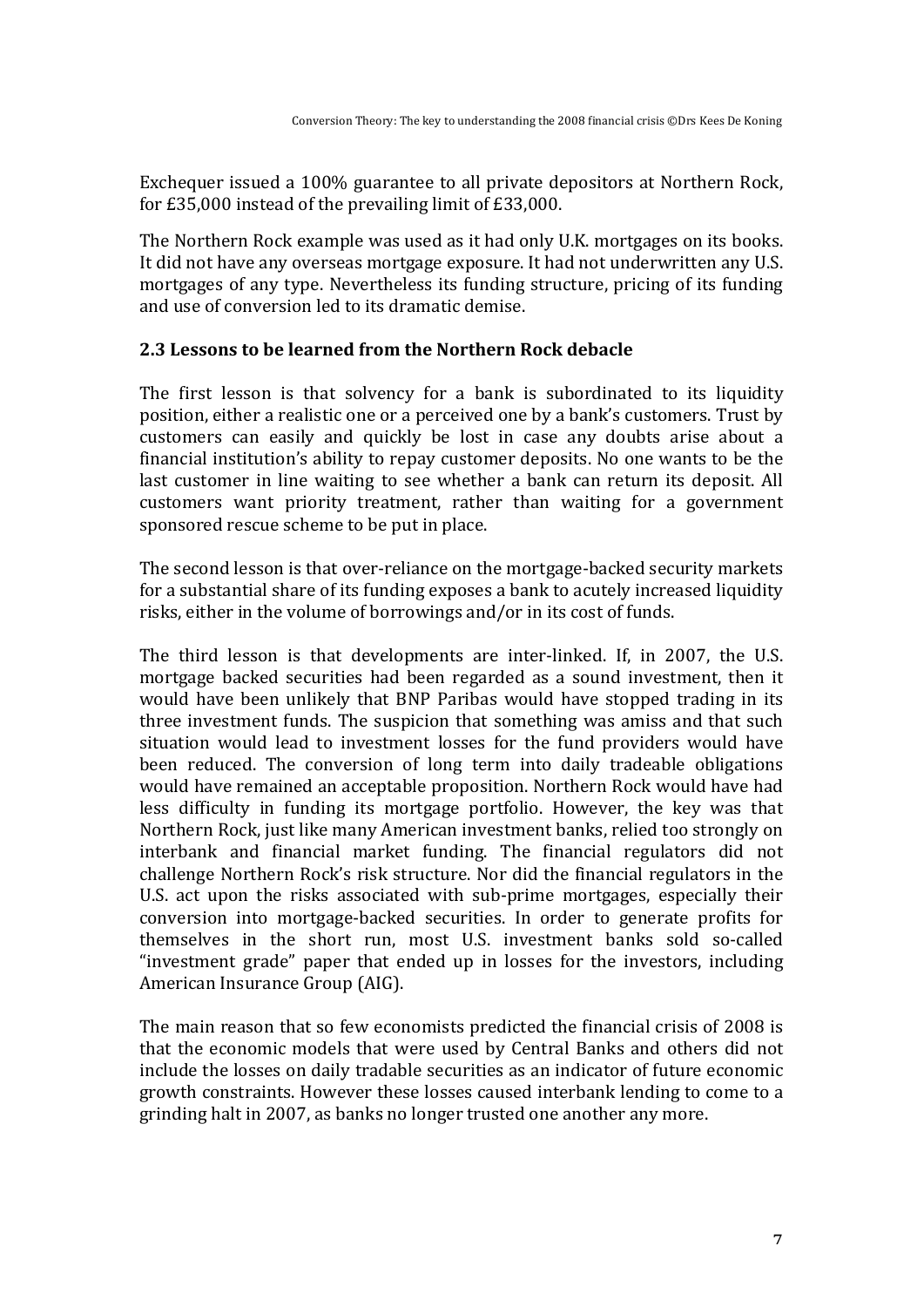### **3.** The effects of misdiagnosing financial developments in the U.S.

In the U.S., a liability regime for mis-selling financial products did and does exist. As at October 2017, \$150 billion in fines had been collected by the Department of Justice from various U.S. and foreign banks involved in the subprime mortgage crisis.<sup>4</sup> However the strange element in all this is that the proceeds were not used to compensate home mortgage borrowers, but were used for general government expenditure purposes.

The detrimental impact on home mortgage borrowers, on the income levels of many individual households and on government revenues and expenditure levels can be illustrated with a few statistics about employment levels, government debt levels, new housing starts and average income levels.

In May 2007, the U.S. economy had an unemployment rate of 4.4% with 2.231 million unemployed persons. By October 2009 the unemployment rate had gone up to  $10.0\%$  with 9.087 million unemployed<sup>5</sup>. Nearly 7 million individuals lost their jobs in slightly over two-years. It took to July 2018 to get the number of unemployed back down to 2.406 million. This was an adjustment period of over 11 years marked by tremendous hardship for those unemployed during it.

One of the other main consequences of the financial crisis was the change in U.S. government debt levels<sup>6</sup>. In 2007 Q4, the outstanding level of government debt was \$9.229 trillion. By 2017 Q4 the level had more than doubled to \$20.492 trillion. To put this in a historical perspective: from  $Q4$  1977 to  $Q4$  1987 U.S. Federal government debt increased by  $338\%$  from \$ 718.9 billion to \$2.431 trillion. From Q4 1987 to Q4 1997 the debt increased by 226% to \$5.502 trillion. From Q4 1997 to Q4 2007 the debt increased by  $168\%$  to \$ 9.229 trillion and from Q4 2007 to Q4 2017 the debt increased by 222% to \$20.492 trillion.

In a study<sup>7</sup> by William Dupor, economist at the Federal Reserve Bank in St. Louis, it was calculated that, as a consequence of the recession, the debt to GDP level increased by  $16\%$  from Q2 2007 to Q2 2009 or  $8\%$  per year. From Q2 2009 to Q2 2012 the ratio increased by  $6.2\%$  per year. From 02 2012 to 02 2015 the ratio only increased by 1.4% per year.

<sup>4</sup> https://www.dwhttp.com/en/financial-crisis-bank-fines-hit-record-10-yearsafter-market-collapse/a-40044540Benjam

<sup>5</sup> https://fred.stlouisfed.org/series/UNRATE/ 

<sup>6</sup> https://fred.stlouisfed.org/series/GFDEBTN

<sup>7</sup> https://www.stlouisfed.org/on-the-economy/2017/january/how-us-debt-gdpratio-changed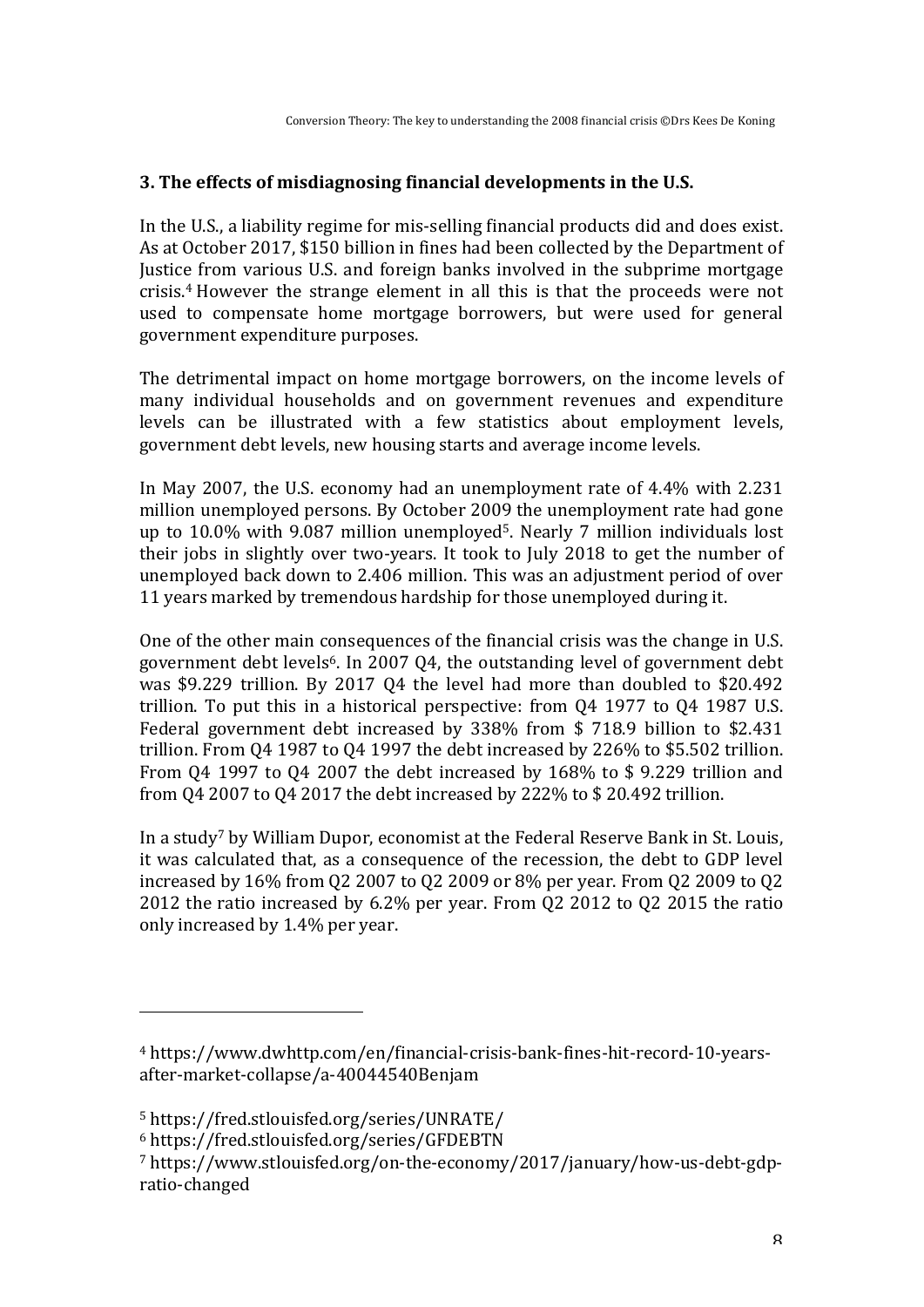From 03 in 2007 to 03 in 2009 the U.S. government debt level increased from \$9.007 trillion to \$13.561 trillion, an increase of \$4.554 trillion. Nominal GDP for the U.S was  $$14.535$  trillion by Q3 2007 on an annualized basis and  $$14.420$ trillion on the same basis per Q3 2009. This implies that the U.S. government received fewer taxes and had to increase social security payments for a total amount of some \$4.5 trillion over a two-year period. U.S. individual households, as the ultimate guarantor of U.S. government debt, suffered a heavy loss.

The recession had a dramatic effect on the level of new housing starts<sup>8</sup>. A peak was reached in January 2006 when 2.273 million new homes were started on an annualized basis. By April 2009, this level had dropped to 478, 000 and by June 2018, new housing starts were only still at about half the level of 2006 at 1.177 million new homes on a per annum basis.

The total U.S. outstanding home mortgage amounts for  $Q1$  2008 were \$10.6 trillion.<sup>9</sup> By Q1 2018 these volumes only stood at \$10.1 trillion. Over a ten-year period, the volume of outstanding mortgage loans had barely kept pace with the repayments level. No wonder that home ownership levels have dropped<sup>10</sup>. A low point for home ownership was Q1 1994, when home ownership reached a longterm low of  $63.8\%$  in the U.S. By Q2 2004 it reached its peak of  $69.2\%$ . Since then it continued to drop to a new low of  $62.9\%$  by Q2 2016. The latest data are for Q1 2018 when the level reached 64.2%. The changes in home ownership and in the level of mortgages outstanding plus the new housing starts statistics all show the harmful long-term effects of the mortgage-backed securities misselling disaster.

U.S. real median income level is another statistic that sheds lights on the economic picture over the last 20 years. The U.S real median income  $level<sup>11</sup>$ reached \$60,062 in 1999, a high compared to previous years; by 2007 it had fallen slightly to \$59,534. The financial crash had a profound effect on the real median household income level as it dropped to  $$54,569$  by 2012 and only by 2016 had it reached the level of 1999 again at the level of \$60,309. In real terms, median incomes barely moved over a 20-year period. The major drop occurred between 2007 and 2012. It took another four years to reach the same income level as about 20 years earlier.

<sup>8</sup>https://fred.stlouisfed.org/series/HOUST

<sup>9</sup> https://fred.stlouisfed.org/series/HHMSDODNSFederal

<sup>10</sup> https://fred.stlouisfed.org/series/RHORUSQ156N

<sup>11</sup> https://fred.stlouisfed.org/series/MEHOINUSA672N/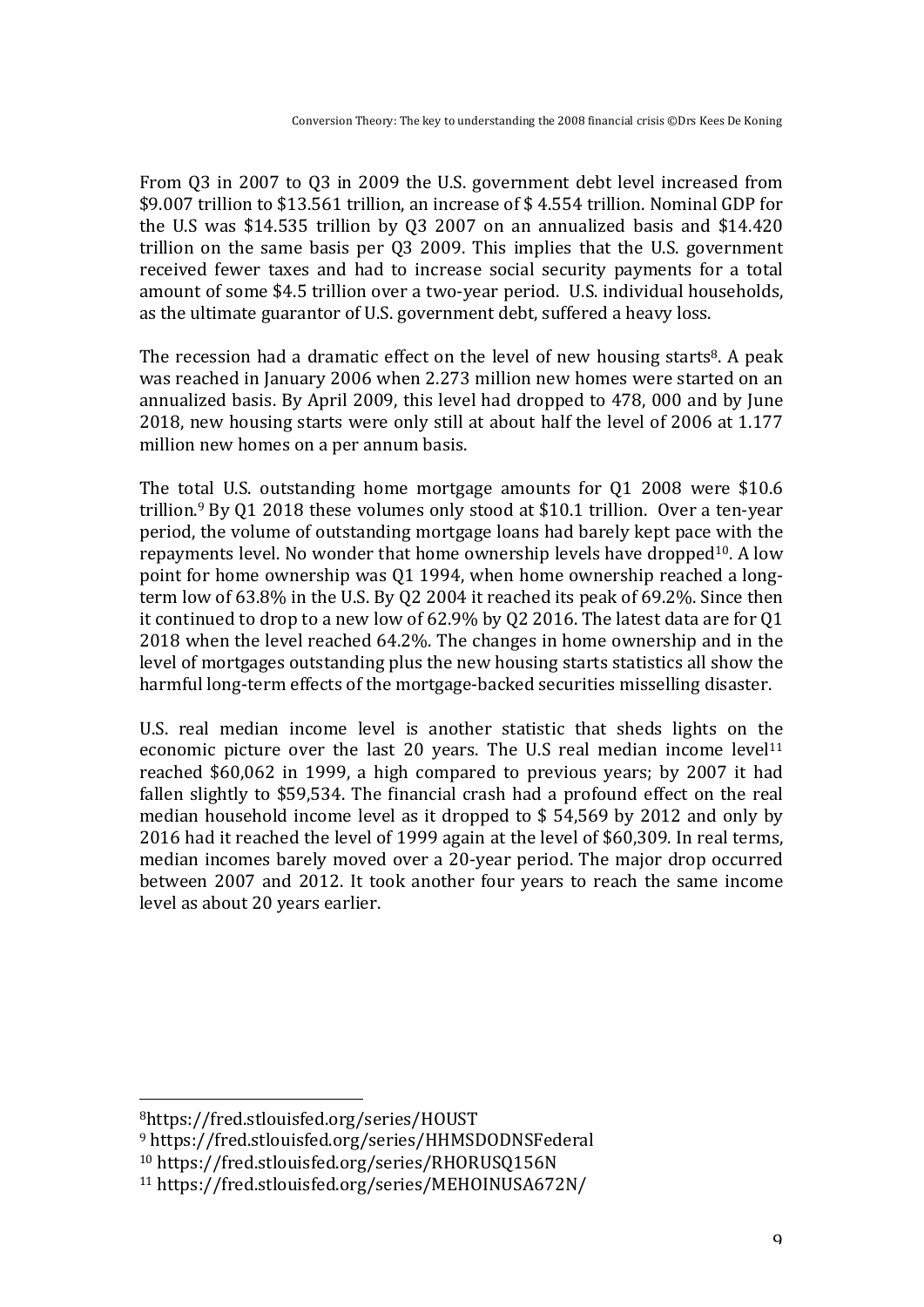## **4 Some choices revisited**

In this chapter some questions will be raised about the approaches used to counteract the effects of the subprime mortgage lending.

## **4.1 The legal approach**

In a previous paper by this writer: "Did Central Banks apply the right strategies after the financial crisis?<sup>12"</sup>, the level of Foreclosure Filings, the Completed Foreclosures and the Home Repossessions over the period 2004-2016 were explored. Over the years 2007 to 2014 inclusive 21.228 million U.S. households were confronted with Foreclosure Filings. In the U.S. household survey of  $2007^{13}$ it was calculated that in 2007, there were 51.234 million households with a mortgage. The fact that  $21.228$  million (or  $41.4\%$  of all mortgage holders households) were confronted with Foreclosure Filings over the period 2007-2014 showed the significant legal powers at the disposal of the lenders. The subprime share of the total mortgage market was around  $14\%$  of the total market size in  $2007^{14}$  or about \$1.5 trillion in volume. The securitized element was about  $75\%$  of the \$1.5 trillion or \$1.1 trillion.

The question has to be raised how was it possible that  $41.4\%$  of all mortgage holders were affected and threatened with foreclosures and home repossessions over the period 2007-2014, while the securitized subprime market size was "only" 10.4% of all outstanding home mortgages in 2007.

One can only compare it to a snowball effect. It starts relatively small, but increases with more and more homeowners being threatened with foreclosures and home repossessions. Over the period 2007 to 2011, the median U.S. home sales price<sup>15</sup> dropped from \$313.600 in 2007 to \$263,400 in 2011. Only by 2014 did average house prices return to the 2007 level. More foreclosure filings led to a greater drop in average home sales prices.

There is and must be a better way to run an ailing economy and one that is not based on foreclosures.

13

<sup>12</sup> https://mpra.ub.uni-muenchen.de/id/eprint/82751

https://factfinder.census.gov/faces/tableservices/jsf/pages/productview.xhtml ?pid=ACS\_17\_1YR\_S2506&prodType=table 

<sup>14</sup> https://www.frbsf.org/education/publications/doctor-

econ/2009/december/subprime-mortgage-statistics/

<sup>15</sup> https://fred.stlouisfed.org/series/MSPUS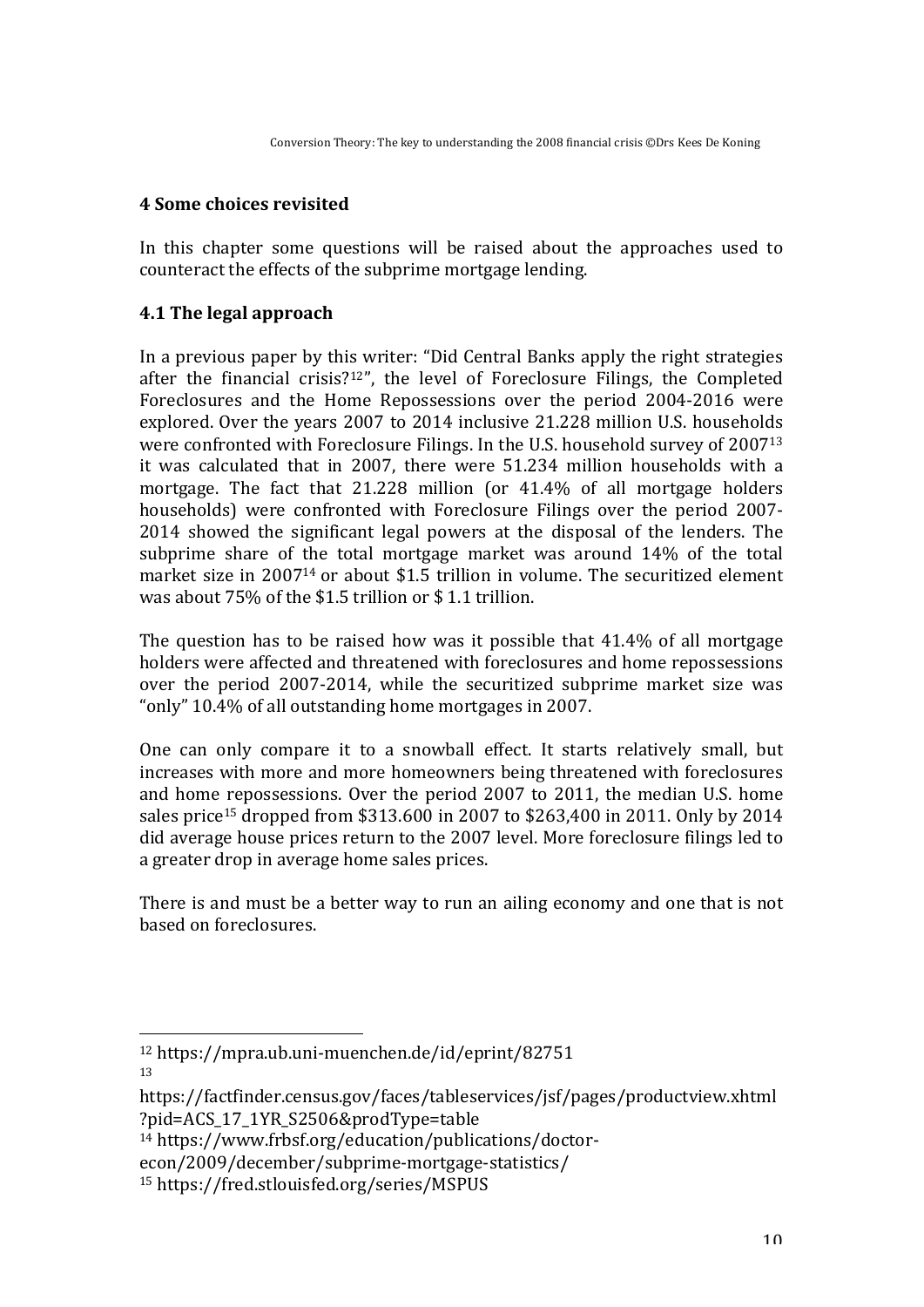## **4.2 The economic approach**

The economic downturn in 2007-2009 prompted the U.S. Federal government to borrow an additional amount of more than \$4.5 trillion as a consequence of lower tax receipts and higher social security payments. This spending did prevent economic growth from dropping further than without it but nevertheless Real GDP levels<sup>16</sup> dropped from Q3 2007 on an annualized level of \$15.667 trillion to 03 2009 \$15.189 trillion measured on the same annual basis. In other words the \$4.5 trillion injection was unable to stem the slightly over  $3\%$ loss in real GDP over this period.

The Federal Reserve engaged in large-scale asset purchases over a number of years: Quantitative Easing. In an article written by Stephen D. Williamson<sup>17</sup>: "How well does this tool work?" the author explains the use and the prescribed benefits from this unconventional policy tool. The main aim was a liquidity supply to the financial markets and a tool to adjust especially long-term interest rates. The assets purchased were government treasuries and some corporate bonds and mortgage backed securities, the latter mostly from Government Sponsored Enterprises, such as Fannie Mae and Freddy Mac. In total \$3.6 trillion of assets were purchased in three different programs.<sup>18</sup> Currently the Fed is in the process of selling some of its holdings.

#### **4.3 An Alternative Economic Approach**

With over \$8 trillion spend between the U.S. Government and the Federal Reserve, the first through borrowings (debt creation in 2008 and 2009) and the latter through money creation; one may wonder why the economic recovery took so long to materialize. After all, the amount of securitized sub-prime mortgages outstanding was "only"  $$ 1.1$  trillion at its highest level.

It seems that the key to understanding what happened is linked to the changes in the financial position of individual households. They were the ones affected by foreclosure filings, increased unemployment rates, dropping house prices while their outstanding debt levels remained static. Arrears in payment obligations forced many to forego additional consumption. Many of them were also the ones who lost their own equity in their homes: a loss that caused dropping home ownership levels as they could no longer save enough for down payments on a different home. Indirectly, each household would have to pay for the \$4.5 trillion in the additional government debt. The simple conclusion was and is that individual households were left to manage on their own while being presented with the bill from the greed and mismanagement by the financial sector.

<sup>16</sup> https://fred.stlouisfed.org/series/GDPC1/

<sup>17</sup> https://www.stlouisfed.org/publications/regional-economist/third-quarter-

<sup>2017/</sup>quantitative-easing-how-well-does-this-tool-work

<sup>18</sup> http://www.numbernomics.com/nomicsnotes/?p=7375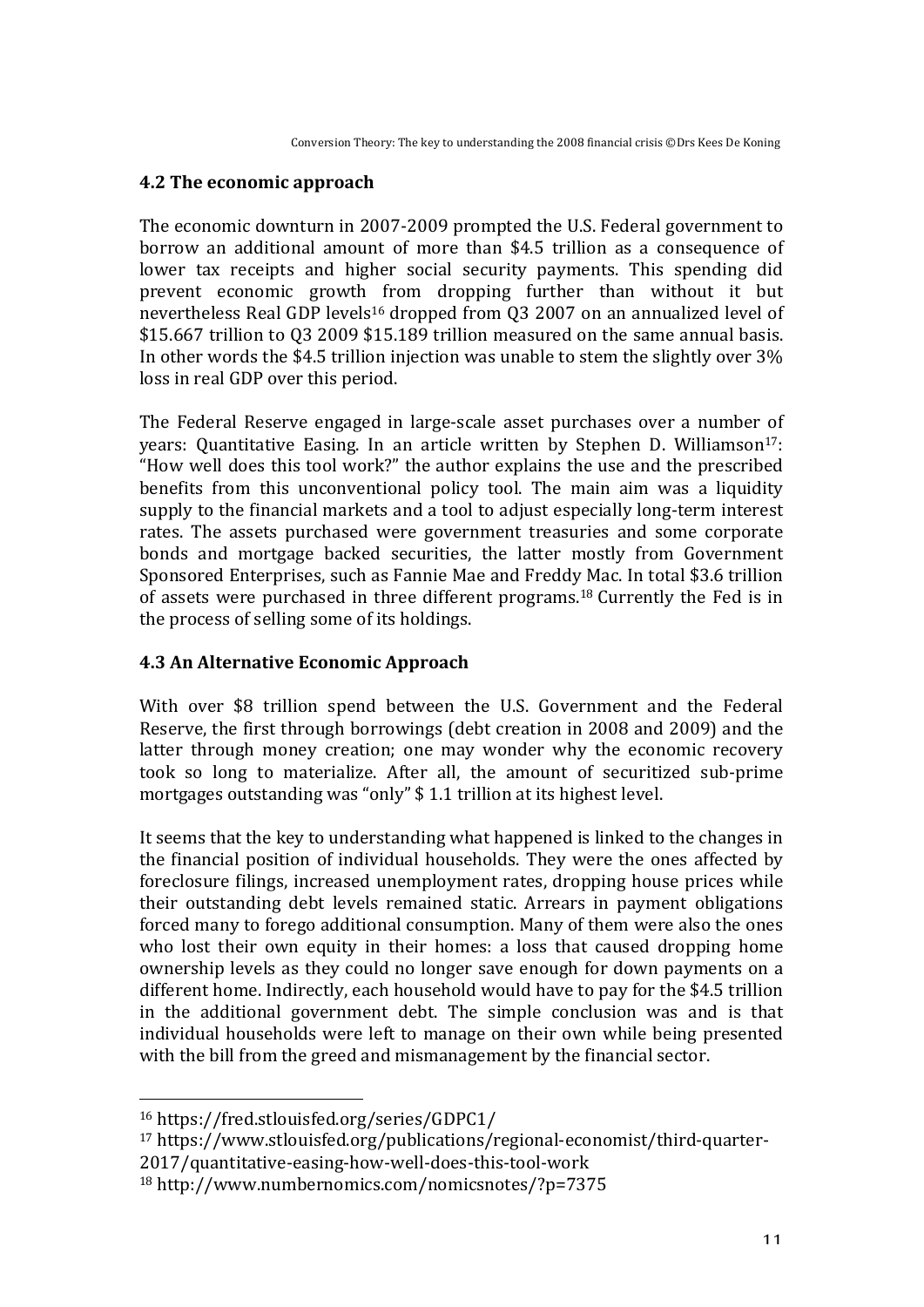The concept by the financial sector was one of instant profits for us  $-$ the sellers of risks- and the potential losses for others: including the general public and the government. This is why banking and other financial sector profits cannot be compared with profits from ordinary companies. The latter do not trade in financial risks.

The main objective of an alternative economic approach is to stop the snowball effect in its tracks. Only by doing so can the economy keep functioning to its full potential, rather than accept the snowball effect of cumulative losses to individual households, to companies and the government.

In 2007-2008, the cause of the crisis was the losses incurred or expected to be incurred by investors in U.S. mortgage backed securities. A U.S government backed fund could have been put in place to buy up such mortgage-backed securities, especially the ones that had a substantial share of sub-prime and Alt-A mortgages. The Federal Reserve, with the proviso that the Federal Government would cover any losses, could have affected such purchases. The Federal Reserve could track down the originators of the mortgages and force them to hand over the accumulated loan loss reserves to the Federal Reserve as well as at future dates any future provision that should be made over the remaining years of the mortgage. The originators should be held responsible for their mortgage origination actions. The \$150 billion collected in fines should have been transferred to such fund.

The second initiative is to avoid, in principle, legal action against mortgage borrowers. A government organization would be needed, to review and revise, if necessary, the terms and conditions of the outstanding mortgage loan. This has to be done quickly so that borrowers know their own cash-flow implications and the originating financial institution knows the size of the additional loan loss reserves that need to be transferred to the Federal Reserve.

These two initiatives, if they had been in place, would have prevented the cashflow crisis for individual households as well as shielding them from a loss of equity on their homes. Such initiatives would also have dramatically reduced the fiscal deficit of 2008-2010. Consumer demand would probably be reduced somewhat, but certainly nowhere near the level experienced over these years. Unemployment levels might have increased somewhat, but far below the seven million jobs lost.

The need for quantitative easing would have been much reduced. The crisis occurred on mortgages already in place and a lowering of interest rates helps future mortgage clients, but not existing ones on 30 year fixed rate loans. As the data shows the total outstanding mortgage portfolio did not increase over the ten vears from 2008. Liquidity support was needed for individual households, but OE does not directly provide such relief to this group of households.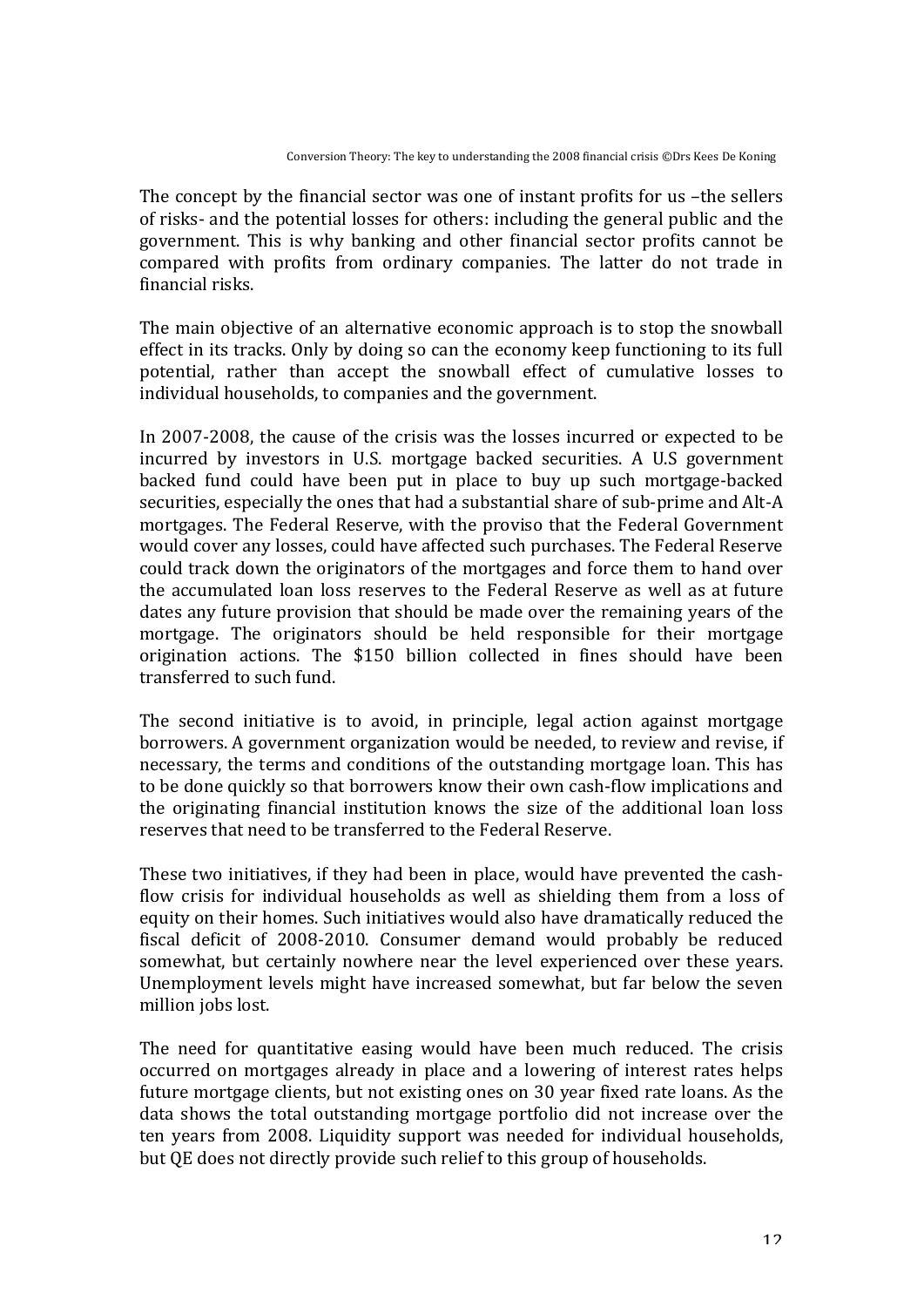Conversion Theory: The key to understanding the 2008 financial crisis ©Drs Kees De Koning

## **Concluding remarks**

Individual households are not the only ones affected by conversion of long term liabilities into daily tradable ones. Government debt levels in some countries are probably going to create another worldwide crisis of confidence. In a recent speech in New York, the governor of the Bank of England warned of an emerging market 'fire sale' after a decade of growth of asset management holdings in these countries from \$50 trillion to \$80 trillion, of which some \$30 trillion were invested in illiquid assets.<sup>19</sup>

It is useful and necessary to study trends in conversion in order to predict and ultimately prevent financial crises. After all money should empower an economy and not handicap it.

Drs Kees De Koning Chorleywood U.K.

18<sup>th</sup> September 2018

<sup>19</sup> https://www.telegraph.co.uk/business/2018/10/19/bank-england-governorwarns-emerging-market-fire-sale-triggered/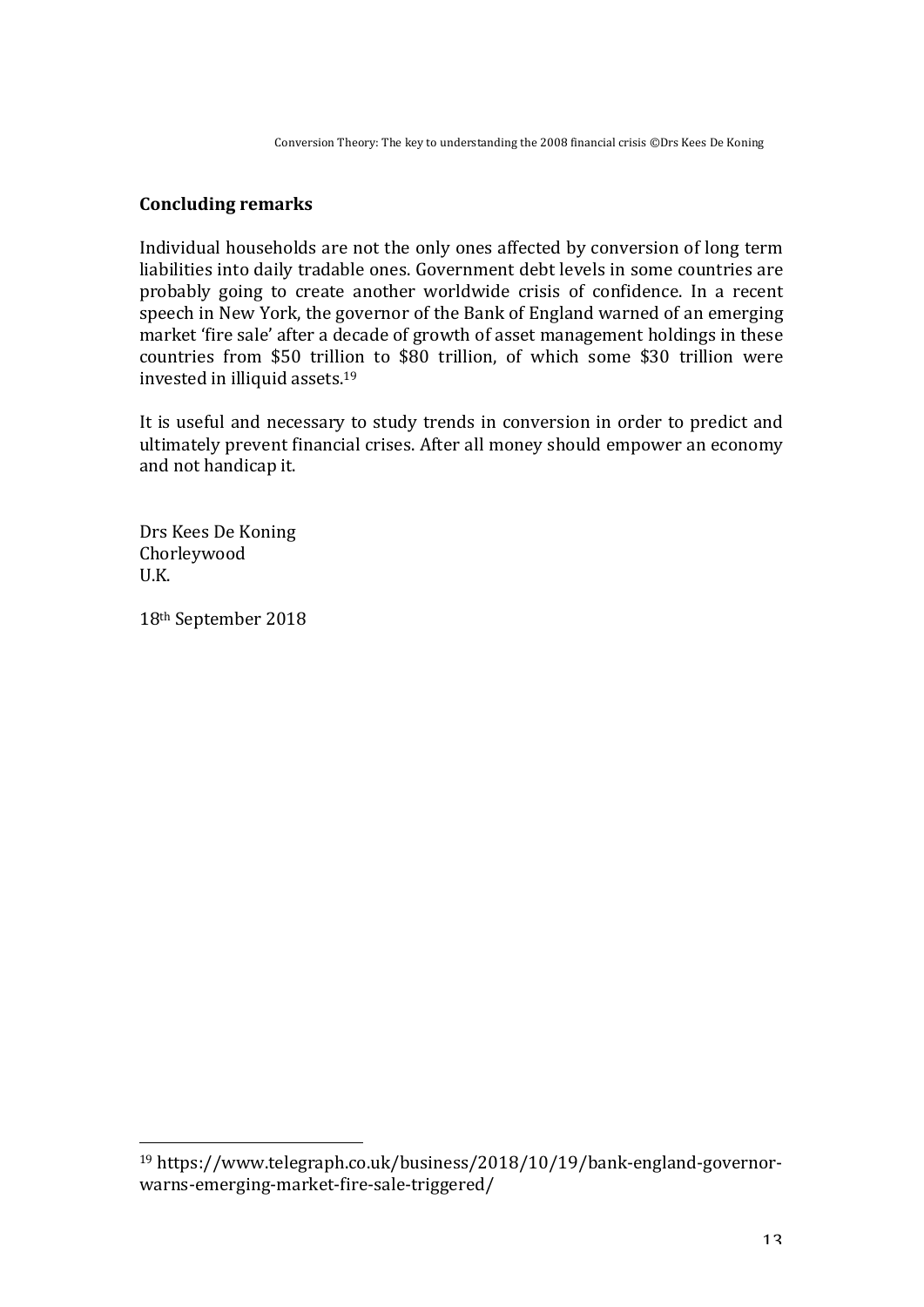#### **References**

- **Willis Towers Watson Global Pensions Assets Study 2017, published February 2018**
- BBC, London, Timeline Northern Rock Crisis, 5 August 2008 http://news.bbc.co.uk/1/hi/business/7007076.stm
- Benjamin Bathke, Deutsche Welle, Berlin, 10 August 2017: Financial **Crisis Bank Fines hit Record 10 years after market collapse:** https://www.dwhttp.com/en/financial-crisis-bank-fines-hit-record-10 years-after-market-collapse/a-40044540Benjam
- **Federal Reserve Bank of St. Louis: Historic Data, U.S. Civilian Unemployment rate https://fred.stlouisfed.org/series/UNRATE/**
- Federal Reserve Bank of St. Louis: Historic Data, U.S. Federal Debt: Total Public Debt https://fred.stlouisfed.org/series/GFDEBTN
- William Dupor; Federal Reserve Bank of St. Louis: How the U.S Debt to GDP has changed, January 2, 2017; https://www.stlouisfed.org/onthe-economy/2017/january/how-us-debt-gdp-ratio-changed
- **Federal Reserve Bank of St. Louis: Historic Data, U.S. Housing Starts:** Total New Privately Owned Housing Units Started; https://fred.stlouisfed.org/series/HOUST
- Federal Reserve Bank of St. Louis: Historic Data, U.S. Households and **Nonprofit Organizations, Home Mortgages; Liability, Level** https://fred.stlouisfed.org/series/HHMSDODNS
- Federal Reserve Bank of St. Louis: Historic Data, Homeownership rate for the United States https://fred.stlouisfed.org/series/RHORUSQ156N
- **Federal Reserve Bank of St. Louis: Historic Data, Real Median Household** Income in the United States https://fred.stlouisfed.org/series/MEHOINUSA672N/
- **Kees De Koning, Did Central Banks apply the right strategies after** the financial crisis? MPRA paper 82751, 21 November 2017 https://mpra.ub.uni-muenchen.de/id/eprint/82751